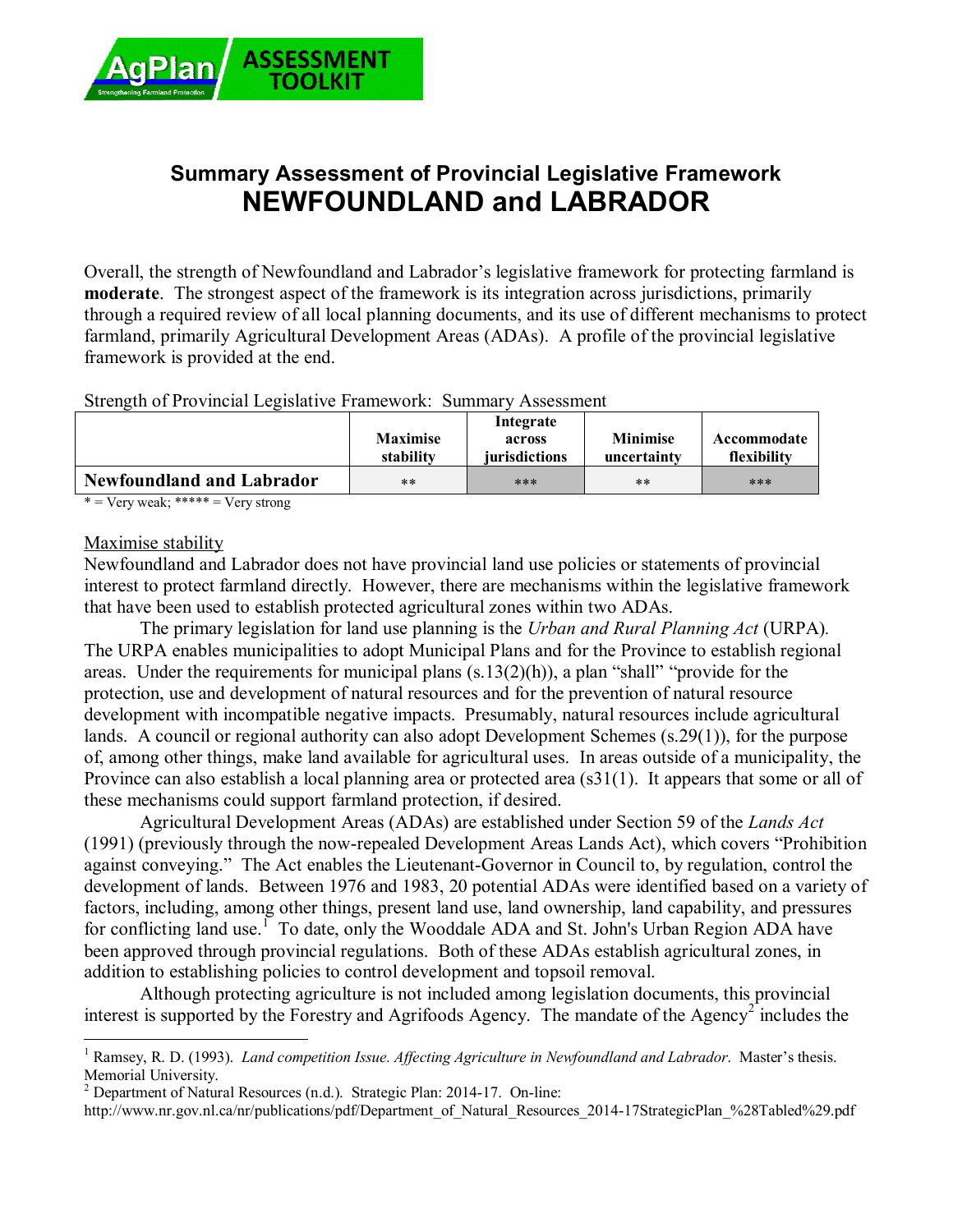supervision, control and direction of all matters relating to, among other things, the use, protection, and development of agricultural land. The Agency's Land Use Program also supports protecting farmland. As stated, the Land Use Program "was designed in recognition that the limited amount of arable land in the province must be carefully developed and protected to ensure its availability for agricultural use over the long term.<sup>3</sup> This goal is pursued through ADAs as well as the Land Consolidation Program<sup>4</sup>, which purchases land in the St. John's Agriculture Zone as a means of protecting the agricultural land base and providing land to farmers. The aim of the Land Consolidation Program is to increase the productive land base available for agricultural activities, thereby helping to sustain current operations and make farming more feasible for new entrants.

### Integrate public priorities across jurisdictions

The primary mechanism to ensure provincial interests are reflected in municipal and regional plans is through the required review process. Section 15 of the URPA states that local authorities shall submit a proposed plan and development regulations to the Province for review. The department "shall determine provincial and other government agency interests and may consult with departments and agencies of the province with respect to those plans and regulations" (s15(2)). The URPA (s24(1)) also states that the minister shall review a plan and development regulations "to determine if they are contrary to law or a policy of the government." The local planning authority must make necessary changes in order to comply.

### Minimise uncertainty

The use of ADAs has been the primary means to minimise uncertainty, whereby the province has used sections within the legislative framework to establish restricted agricultural zones. Uncertainty is also reduced through programs of the Forestry and Agrifoods Agency, including education and outreach in order to increase awareness of the value of the agricultural sector.

## Accommodate flexibility

The ADAs serve as important mechanisms to accommodate flexibility, although none have been established recently. Rather than having a province-wide agricultural zone, legislating agricultural zones through separate ADAs provides a greater level of flexibility in order to accommodate regional interests and conditions. Although similar, the Wooddale and St. John's ADAs have important differences that reflect the needs of each area. Similarly, there are different means within the URPA that the Province can use to establish planning areas in order to meet particular needs. Other mechanisms used to accommodate flexibility are the aspirational policies and programs of the Forestry and Agrifoods Agency, including the Land Use Program and the Land Consolidation Program.

The Interdepartmental Land Use Committee  $(ILUC)^5$  is a provincial-level governance mechanism that can be used to accommodate flexibility. Created to support integrated resource management, the ILUC is mandated as the body that co-ordinates the resource development activities. Whereby, any legislation, regulation, policy, or plan – including municipal or regional plans – involving the use of Crown or public lands, must be referred to ILUC in order to "ensure that public sector policies and decisions on land use and resource management are related and complementary."

 $\overline{a}$ <sup>3</sup> http://www.faa.gov.nl.ca/agrifoods/land/land\_use/index.html

<sup>4</sup> http://www.faa.gov.nl.ca/agrifoods/land/land\_use/consolidation.html

<sup>&</sup>lt;sup>5</sup> http://www.env.gov.nl.ca/env/wildlife/environmental\_review/land\_use\_committee.html